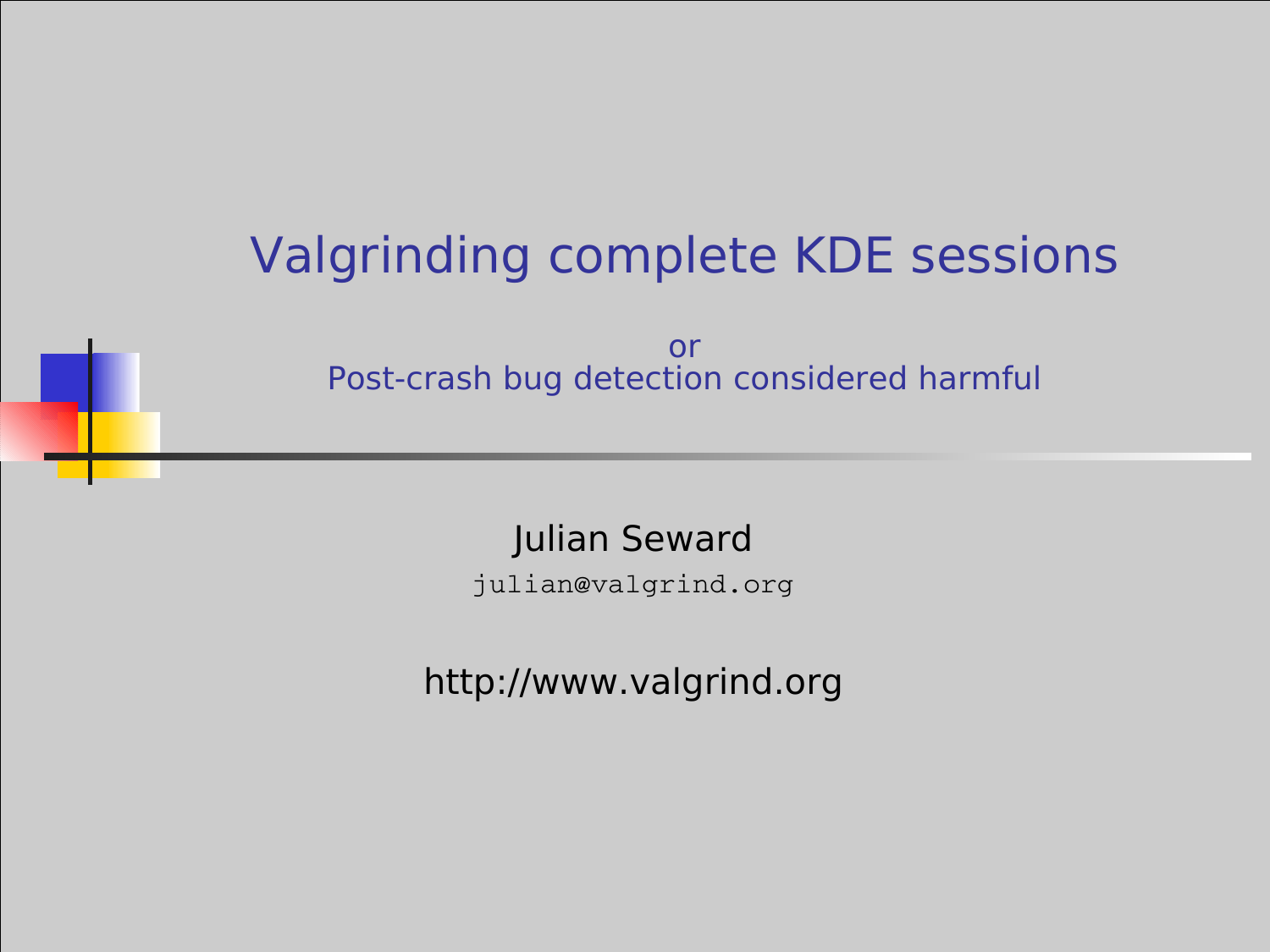

### What?

- **•** run complete process tree resulting from startkde on Valgrind
- use Valgrind's Memcheck tool to find invalid reads, writes and uninitialised-value uses
- **•** monitor all components of KDE, all the time, under a wide range of uses

### Why?

- to do pre-crash bug detection (normal way is post-crash :-)
- **EXT** end goal: continuous monitoring of a number of user desktops with realistic workloads
- also ... to stress the Valgrind toolchain, just to see if it is possible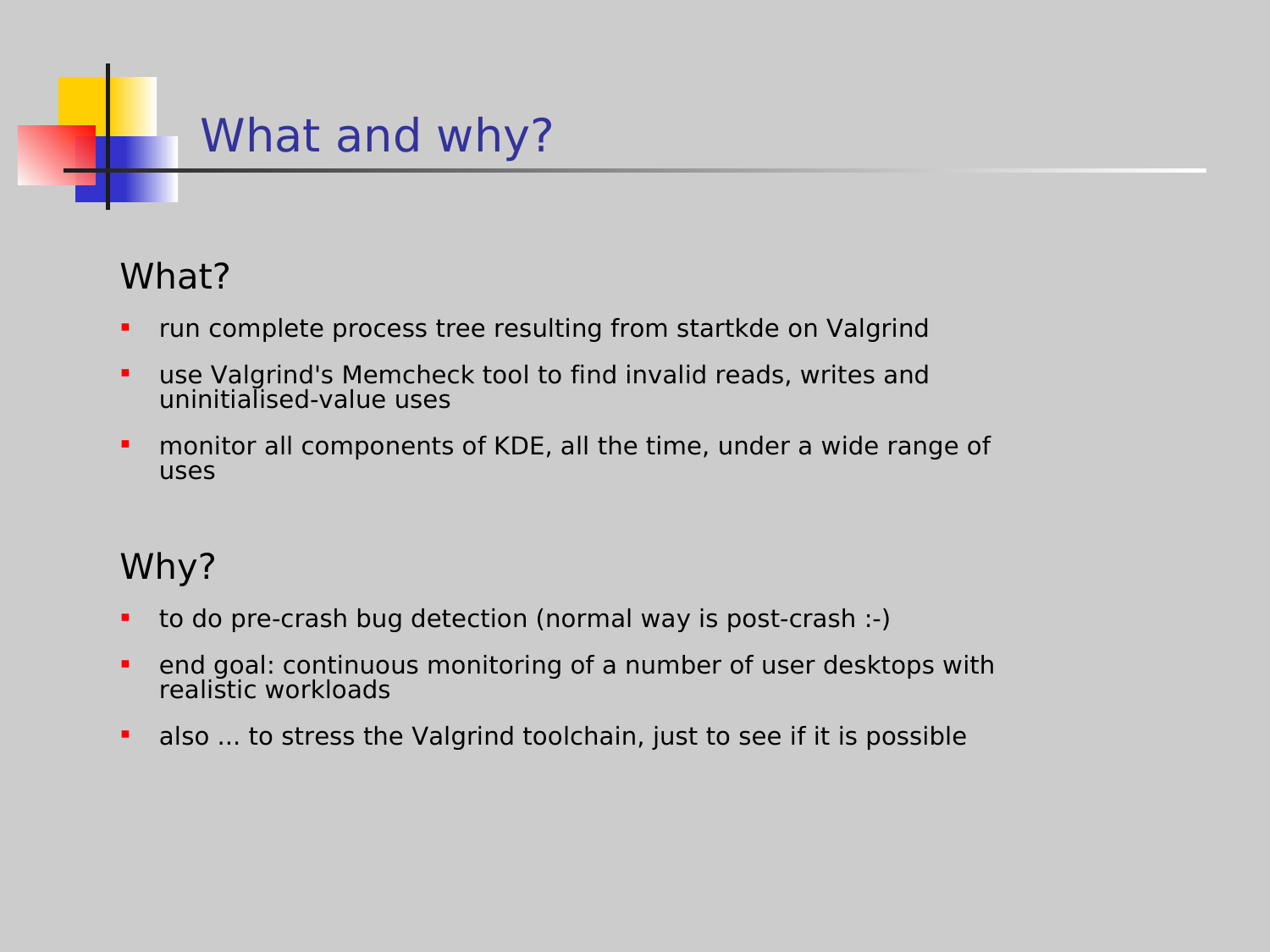## How? Is it practical?

### How?

- **use a recent valgrind -- preferably 3.2.1**
- get all diagnostic output out of the way: --log-socket=127.0.0.1:1500
- **trace all children: --trace-children=yes**
- use a custom suppression file: --suppressions=kde354.supp
- **F** run KDE inside a VNC server

### Practical?

- does it work? yes, on {x86/amd64/ppc32}-linux
- **E** is it fast enough? (note: build KDE with "-g -O")

•no: 1.7 GHz P4, 1GB memory

•marginal: 2.2 GHz Athlon64, 1GB memory

•yes: 2 x 2.5 GHz PPC970, 4GB memory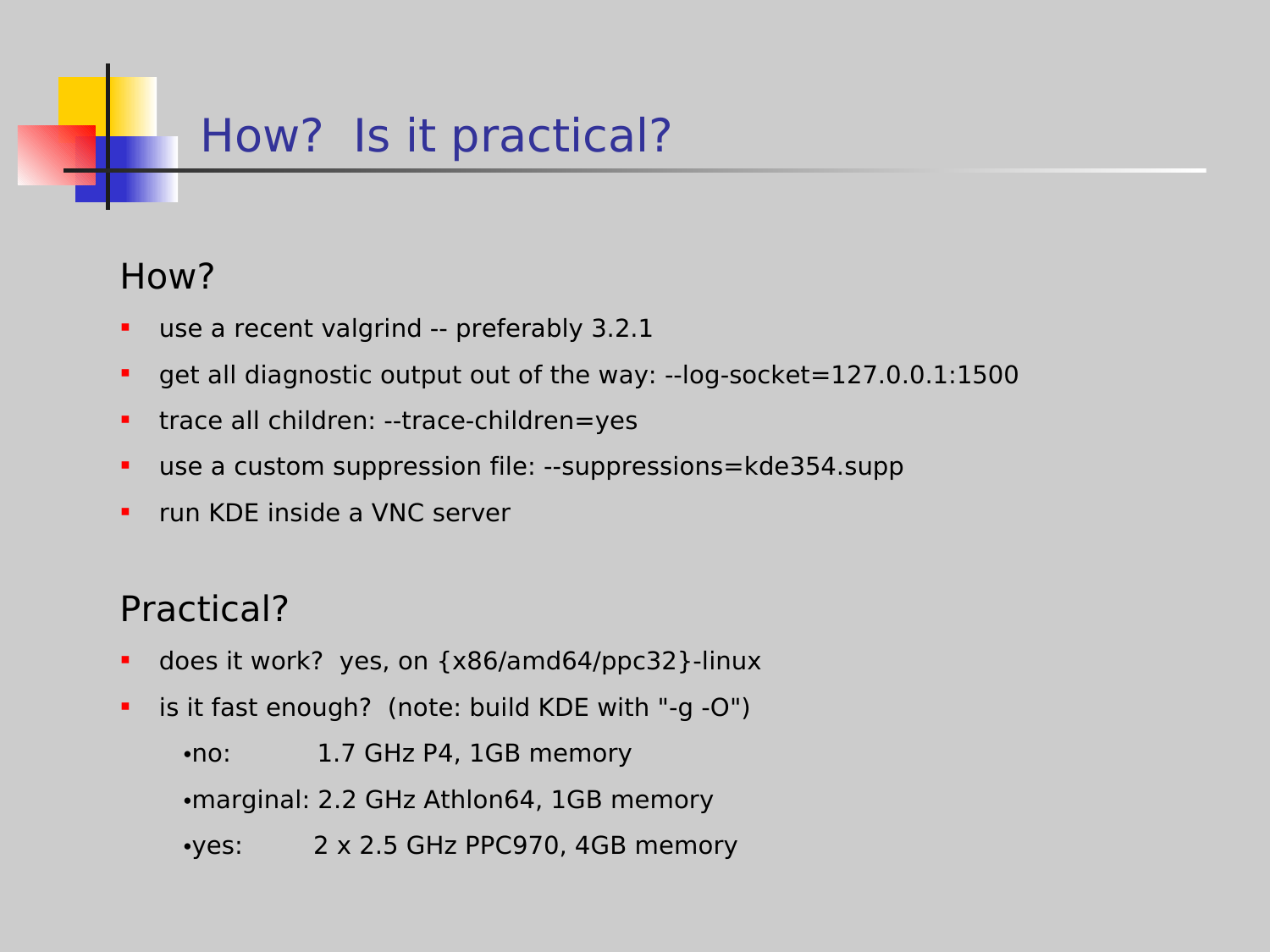# Is it useful?

#### Does it find real bugs?

#134094 uninitialised value, KAccessApp::x11EventFilter(\_XEvent\*) #134099 uninitialised value, Client::Client #134100 uninitialised value, KServiceGroup::entries #134118 uninitialised value, KStartupInfo::startups cleanup internal #134120 reading freed mem, KDialogBase::slotCancel #134188 uninitialised value, RecipientLine::setComboWidth(int) #134200 uninitialised value, RecipientsView::addLine()

#### Ah, but are they really real bugs?

#134099, #134100, #134188, #134200: object field not initialised (1 already fixed)

#134094: Don't try to QApplication::exit() from a QApplication subclass constructor

#134118: associated with startup notification bug? (already fixed, r573914)

#134120: KCMultiDialog deletion ordering problem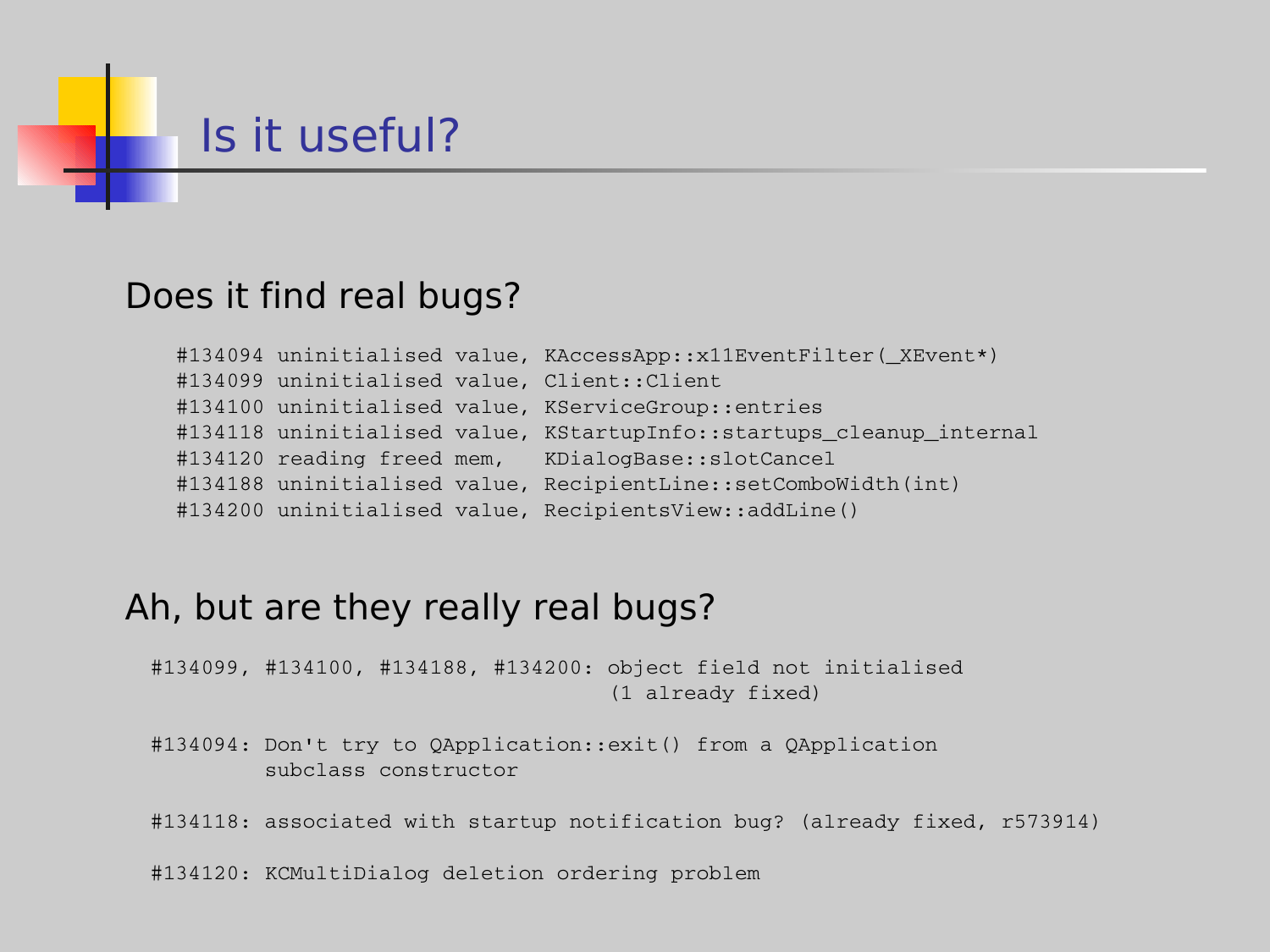### **Pragmatics**

- requires a decent machine
	- •minimum 1GB mem, 1GB swap
	- •PM/Core/Core2/Athlon/PPC970/POWER5 at 2GHz or P4 at 3GHz
	- •xcpustate and xload are useful
- **Uninteresting applications give errors** 
	- •bash, xterm, perl
	- •suppress them in your custom suppressions file
- What about false errors?
	- •undefined value errors: valgrind-3.2.1 is the most accurate yet

•almost all false errors are now due to structure padding at syscalls:

```
Syscall param writev(vector[...]) points to uninitialised byte(s)
   at 0x5656986: do_writev (in /lib/tls/libc-2.3.5.so)
   by 0x539F2FD: (within /usr/X11R6/lib/libX11.so.6.2)
   by 0x539F60E: _X11TransWritev (in /usr/X11R6/lib/libX11.so.6.2)
   by 0x5383394: XSend (in /usr/X11R6/lib/libX11.so.6.2)
```

```
•--gen-suppressions=all is your friend
```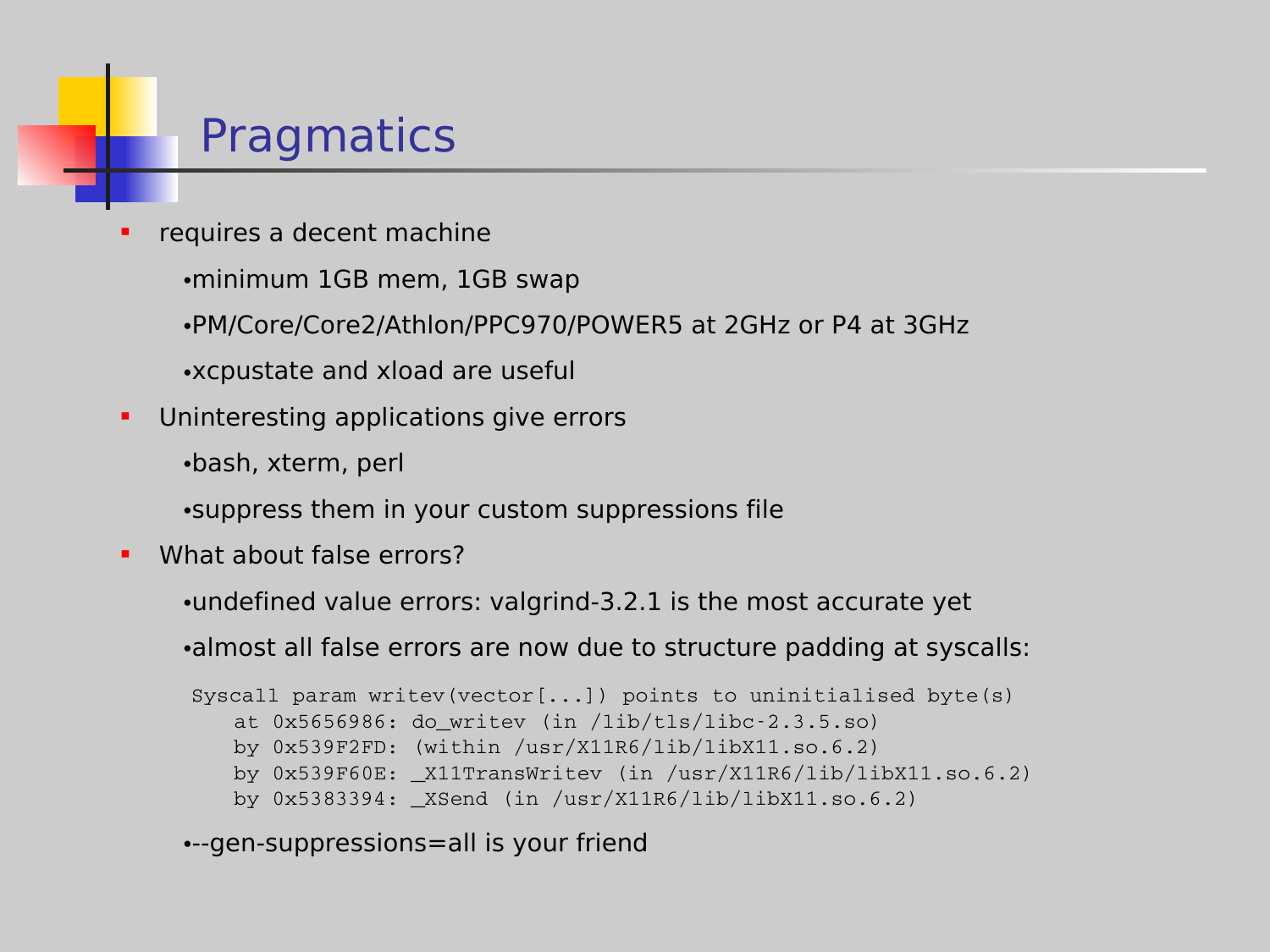## Tracking down uninitialised-value errors

Often difficult – requires following data arbitrarily far round the application A typical example:

```
void Class::method ( int x )
{
   if (x == m_fooBar) \leq -1 Memcheck complains here
      ...
}
```
A possible approach:

```
 #include <valgrind/memcheck.h>
ty Class::method ( int x )
{
  VALGRIND_CHECK_DEFINED(x);
  VALGRIND CHECK DEFINED (m fooBar) ;
   if (x == m_fooBar)...
}
```
One of the checks should get you a complaint. Examine data sources accordingly.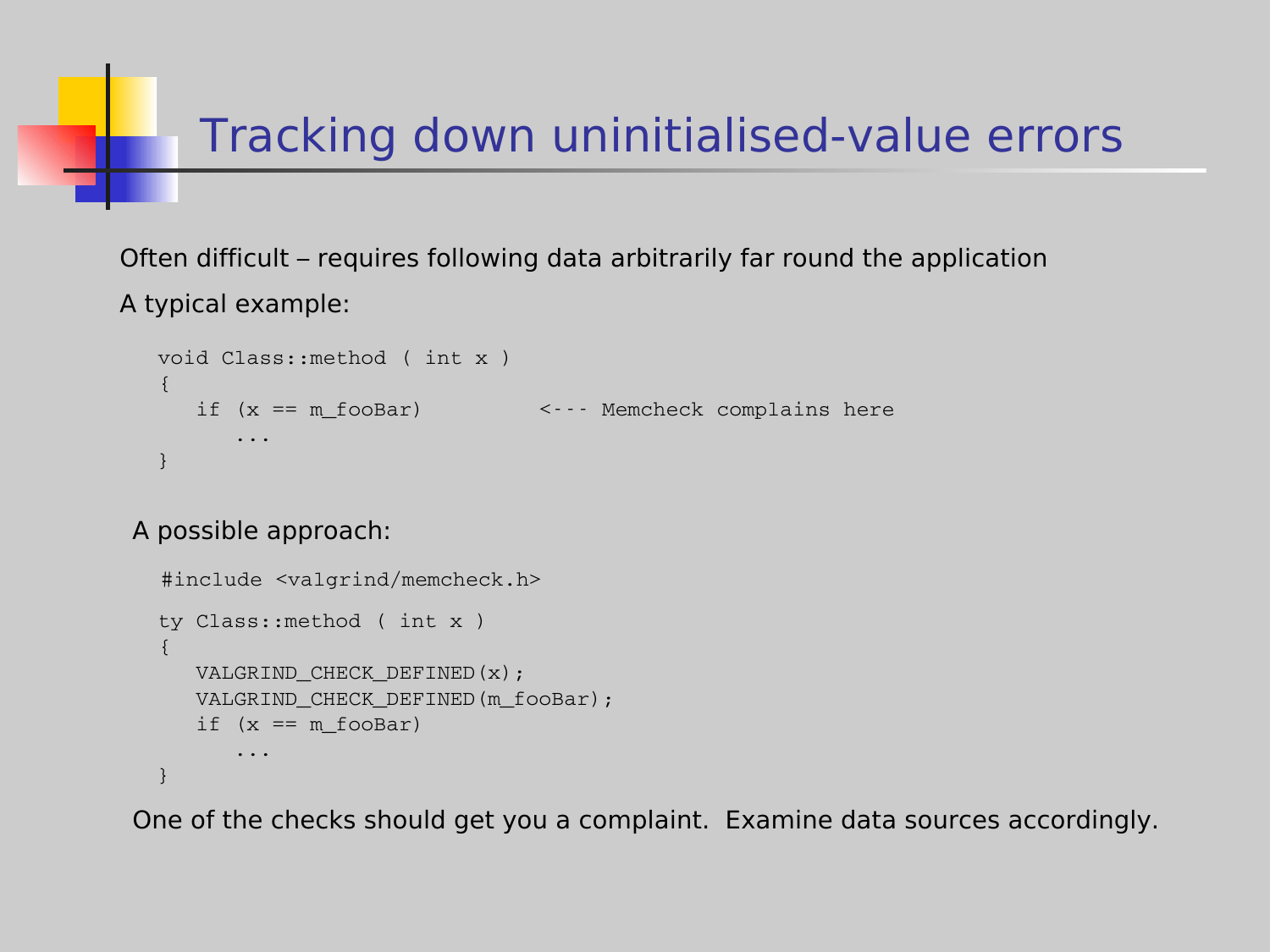## **Conclusions**

### "zero Memcheck errors for complete KDE session" is

- **achieveable on reasonable hardware**
- **achieveable on current KDE code base**
- **useful (finds real code defects)**
- semi-automatable set up test machines and users, collect errors remotely
- applicable to other monster-sized projects (OpenOffice.org, Gnome)

### regarding the errors reported:

- 7 out of 12 reported errors were real code defects
- other 5 padding errors suppressed and never seen again
- all this circa 12 months into a stable branch (3.5.4)
- my 3.5.4 + fixes now starts up and runs kong and kmail with zero errors

#### Think of it like this:

It's easy. In one day's work I found 5 previously unknown code defects in KDE stable. They are now fixed (thanks [kling@impul.se\)](mailto:kling@impul.se),and I know nothing about KDE internals.